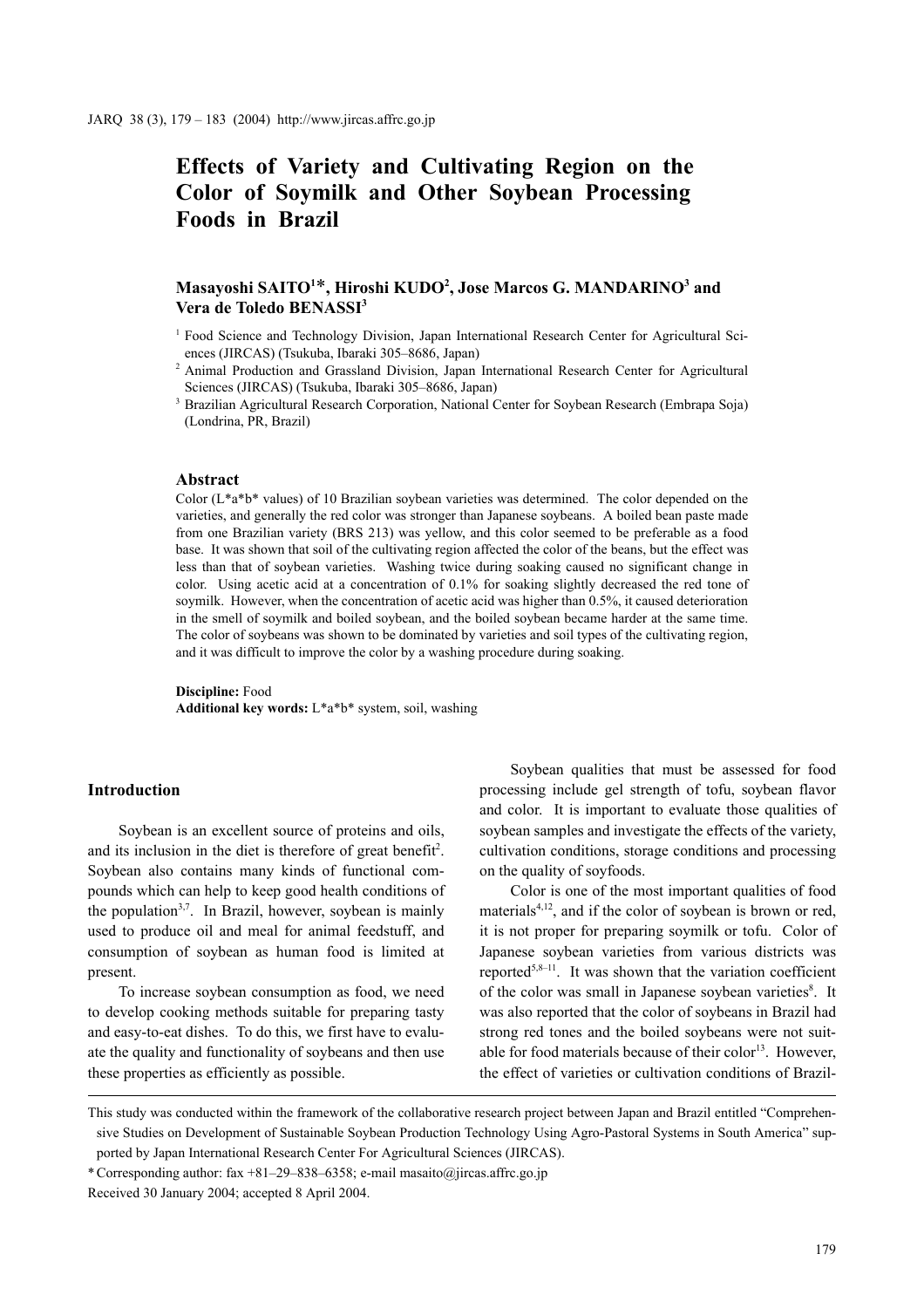M. Saito et al.

ian soybeans on their color is not clear yet.

In this study, several soybean varieties produced in Brazil were used as experimental materials, and samples of one variety were collected in different cultivating regions. The main objective was to make it clear which factors affect the color, as well as controlling the color with simple methods, e.g. washing or pH control of soaking water. Through this investigation, we would possibly find good varieties and more adequate preparatory methods for preferable color materials from soybean.

## **Materials and methods**

#### **1. Materials**

Soybean varieties were developed by the breeding program of the National Center for Soybean Research (Embrapa Soja) located in Londorina, Brazil. The varieties provided were BR 36, BRS 212, BRS 213, BRS 214, BRS 215, BRS 216, BRS 230, BRS 231, BRS 232, and BRS 233. Some of the characteristics of each variety are summarized in Table 1. Three samples of BR 36 were collected from two different cultivating regions of Parana State (PR): one from Pirai, PR, and two from Castro, PR, Brazil. All soybean samples were harvested in 2003.

## **2. Preparation of soymilk and okara (tofu residue)**

Soybeans (100 g) were soaked in water for 18 h at room temperature. After soaking, water was added to a total weight of 600 g. The mixture was homogenized with a home use mixer (Arno Inc., Kaleo Magibox) for 2 min, and then soymilk was squeezed out through a nylon cloth. The residue was used as okara.

#### **3. Preparation of boiled soybean paste**

Soybeans (100 g) were soaked in water for 18 h at room temperature. Then 600 mL of water was added to the soaked soybeans and the mixture was boiled for 1 h. After boiling, the soybeans were ground with a mortar and a pestle for 10 min, and the color was measured immediately after completion of grinding.

#### **4. Washing conditions**

Normal washing procedure was carried out by washing lightly with water and then soaking. For further washing, the soybean grains were washed again and soaking water was changed after 1 h and 2 h of soaking. Acetic acid solution  $(0.1, 0.5, \text{ or } 1\% \text{ v/v})$  was used as soaking media to change the pH during the soaking process.

#### **5. Color analysis**

Color was analyzed with a handy color reader (Minolta CR-13). The color of the sample was expressed by the L\*a\*b\* system.

## **Results and discussion**

## **1. Effect of soybean varieties**

The L\*, a\*, and b\* values of soymilk, okara, and boiled bean paste of 10 soybean varieties are shown in Fig. 1. Each value of  $L^*$ ,  $a^*$ , and  $b^*$  is indicated as follows<sup>4</sup>; L<sup>\*</sup> value indicated white or black, a<sup>\*</sup> value indicated red(+) or green(-), and  $b^*$  value indicated yel $low(+)$  or  $blue(-)$ . Maximum and minimum values for L\* were 100 and 0, respectively. Theoretical maximum and minimum values for a\* or b\* were about 100 and –100, respectively.

| Variety        | Genealogy                                                   | Weight of<br>$100$ seeds $(g)$ | Protein<br>content $(\% )$ | Oil content<br>$(\%)$ | Color of hilum |
|----------------|-------------------------------------------------------------|--------------------------------|----------------------------|-----------------------|----------------|
| BR 36          | IAS $4(2) \times BR78 - 22043$                              | n/a                            | 41.5                       | 21.8                  | Bright brown   |
| <b>BRS 230</b> | BR85-18565(5) $\times$ (Embrapa 4 $\times$ Tracy-M)         | 17.4                           | 40.6                       | 21.4                  | Bright brown   |
| <b>BRS 231</b> | Sharkey $\times$ (Hartwig $\times$ BR92-31814)              | 15.6                           | n/a                        | n/a                   | Bright brown   |
| <b>BRS 232</b> | BR85-18565(3) $\times$ [Embrapa 4(3) $\times$ Tracy-M]      | 18.5                           | 40.9                       | 19.5                  | Bright brown   |
| <b>BRS 233</b> | $Bragg(2) \times BR93-32091$                                | 15.6                           | 40.6                       | 20.7                  | <b>Brown</b>   |
| <b>BRS 212</b> | $IAS\ 5^*3 \times BR89-11983$                               | 17.8                           | 38.0                       | 19.9                  | Bright brown   |
| <b>BRS 213</b> | $BR94-23354 \times BR94-23321$                              | 16.5                           | 39.7                       | 19.0                  | Yellow         |
| <b>BRS 214</b> | Sharkey $\times$ (Hartwig $\times$ BR92-31814)              | 15.3                           | 39.0                       | 20.6                  | Bright brown   |
| <b>BRS 215</b> | BR92-31879 $\times$ Sharkey                                 | 15.4                           | 39.5                       | 20.0                  | <b>Brown</b>   |
| <b>BRS 216</b> | $(BR79-15807 \times \text{Embrapa 4}) \times \text{IAC}$ 13 | 10.4                           | 43.6                       | 17.6                  | Yellow         |

**Table 1. Characteristics of soybean varieties in Brazil**

All the data was quoted from document of  $EMBRAPA<sup>1</sup>$ .

n/a: not available.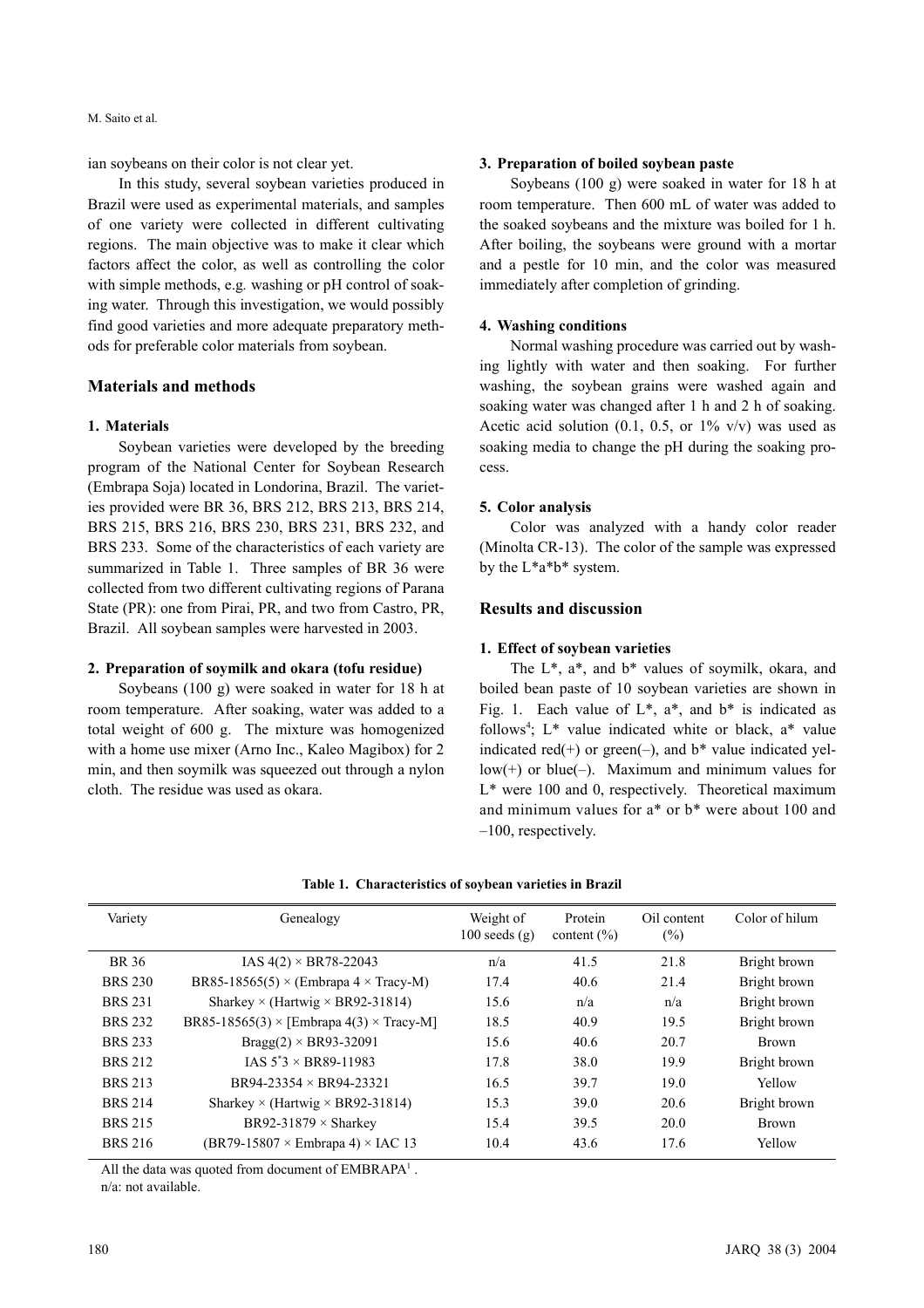There was a general tendency for soymilk to have a higher  $L^*$  value and lower a<sup>\*</sup> and b<sup>\*</sup> values than okara, and okara showed a higher L\* value and lower a\* and b\* values than boiled bean paste. Color of tofu was not measured in this study, but it is thought that the color of soymilk is the most important factor which decides color of tofu.

Soymilk obtained from BR 36 and BRS 231 showed relatively high L\* values, which meant that the color was very white. However, the L\* value of boiled bean paste made with BR 36 was low. We assumed that when soymilk contained high amounts of surfactants, such as saponins, the dispersion conditions of soymilk became better and in consequence, the L\* value increased.

Boiled bean paste made with BRS 215 and BRS 233 showed the lowest L\* values. Those two varieties have dark brown hilum (Table 1), which affected the color of boiled bean paste but did not affect the color of soymilk.

Boiled bean paste from BRS 213 showed yellow color, probably because this variety has a light yellow hilum (Table 1). This color seemed to be preferable as a food base, but further investigation on this preference should be carried out by sensory testing.

The color of cows' milk purchased at a local market in Londrina was  $L^* = 89.5$ ,  $a^* = -2.5$  and  $b^* = 9.6$ . There were considerable differences between the color of cows' milk and soymilk; cows' milk was much more white and less red and yellow.

As an example, the colors of soymilk made with Japanese soybean (enrei) and green soybean were  $L^*$ = 83.4,  $a^* = -2.6$ ,  $b^* = 11.3$ , and  $L^* = 76.9$ ,  $a^* = -7.6$ ,  $b^* =$ 23.6, respectively. Generally, soybean in Brazil had higher  $L^*$  and a<sup>\*</sup> values than those of in Japan.

#### **2. Effect of cultivating region**

The L\*, a\*, and b\* values of BR 36 cultivated in different regions are shown in Fig. 2. The sample from Londrina was a stronger red, which may have been caused by the red soil at the location. The sample cultivated in the area with sandy soil, such as in Pirai, showed a lower a\* value. It was shown that the soil of the cultivating region affected the color of the soybean, but this effect was smaller than that of soybean varieties.

Although soybean varieties and cultivation regions have been shown to affect the color of soybean, there are other factors that might affect color such as drying and storage conditions of soybeans. Further investigations will be necessary to clarify this point.

Two of the samples (Nos.  $2 \& 3$  in Fig. 2) were organic soybeans. The effects of organic cultivating conditions on color and other qualities are not clear. Further investigations are also needed on this point as well.



**Fig. 1. L**\***, a**\***, and b**\* **values of soybean samples of various varieties in Brazil**



#### **3. Effects of washing**

The  $L^*$ ,  $a^*$ , and  $b^*$  values for variety BR 36 (sample No. 4 in Fig. 2) treated with different washing and soaking conditions are shown in Fig. 3. Table 2 shows 6 treatments of different washing and soaking conditions and their effect on the pH of soymilk.

Washing twice during soaking caused no significant change in the color of soybeans. When acetic acid solu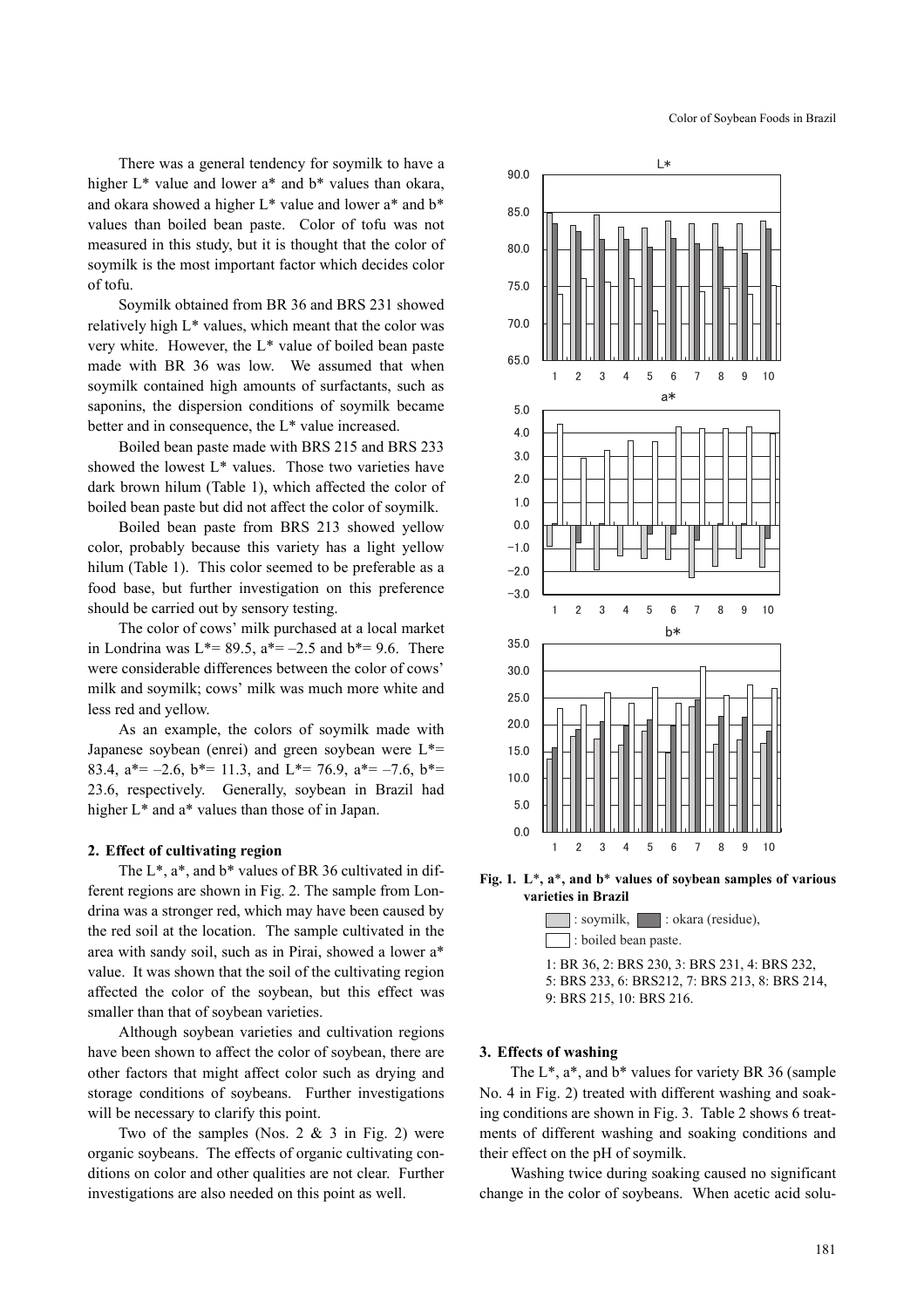M. Saito et al.





: soymilk, : okara (residue), : boiled bean paste.

1: Londrina (EMBRAPA), PR; 2: Pirai, PR; 3: Castro, PR (farm D), 4: Castro, PR (farm K).



**Fig. 3. L**\***, a**\***, and b**\* **values of soybean samples (BR36) treated under various washing and soaking conditions**

: soymilk, : okara (residue),  $\Box$  : boiled bean paste.

1: unwashed, 2: washed once, 3: washed twice, 4: soaked in 0.1% acetic acid, 5: soaked in 0.5% acetic acid, 6: soaked in 1% acetic acid.

| Conditions                 | pH of initial<br>soaking water | pH of final<br>soaking water | pH of<br>soymilk |
|----------------------------|--------------------------------|------------------------------|------------------|
| Unwashed                   | 6.5                            | 6.4                          | 6.5              |
| Washed once                | 6.5                            | 6.4                          | 6.5              |
| Washed twice               | 6.5                            | 6.4                          | 6.5              |
| Soaked in 0.1% acetic acid | 3.5                            | 3.6                          | 6.3              |
| Soaked in 0.5% acetic acid | 3.0                            | 3.2                          | 5.4              |
| Soaked in 1% acetic acid   | 2.8                            | 2.9                          | 4.9              |
|                            |                                |                              |                  |

## **Table 2. pH of soaking water and soymilk**